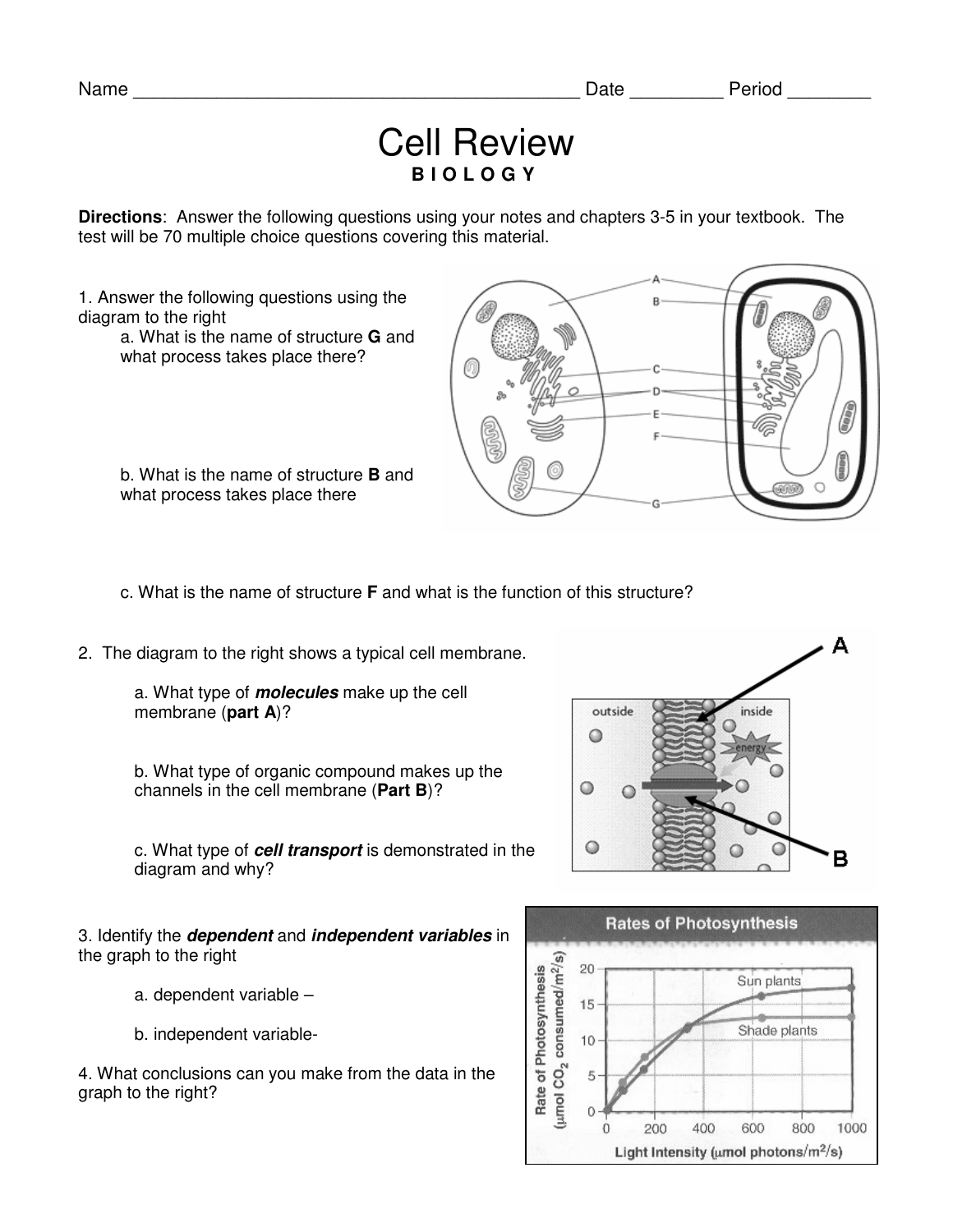5. What is the role of **spindle fibers** during cell division?

6. What is **diffusion**?

7. What is **osmosis**?

8. What is the function of the **cell wall**? What type of organisms have a cell wall?

## 9. Complete the chart:

| <b>Cell structure</b> | <b>Process</b>       | <b>Function</b> | <b>Equation</b> |
|-----------------------|----------------------|-----------------|-----------------|
|                       | Cellular respiration |                 |                 |
| chloroplast           |                      |                 |                 |

10. Label the **ATP** molecule to the right:

**A-**

**B-**

**C & D-**

11. How and where does the **ATP** molecule store energy?



12. What is a **producer** and a **consumer**? Give examples of each.

13. When does **fermentation** take place?

14. What are the two types of **fermentation**?

15. What is meant by **aerobic** and **anaerobic** respiration? What is another name for anaerobic respiration?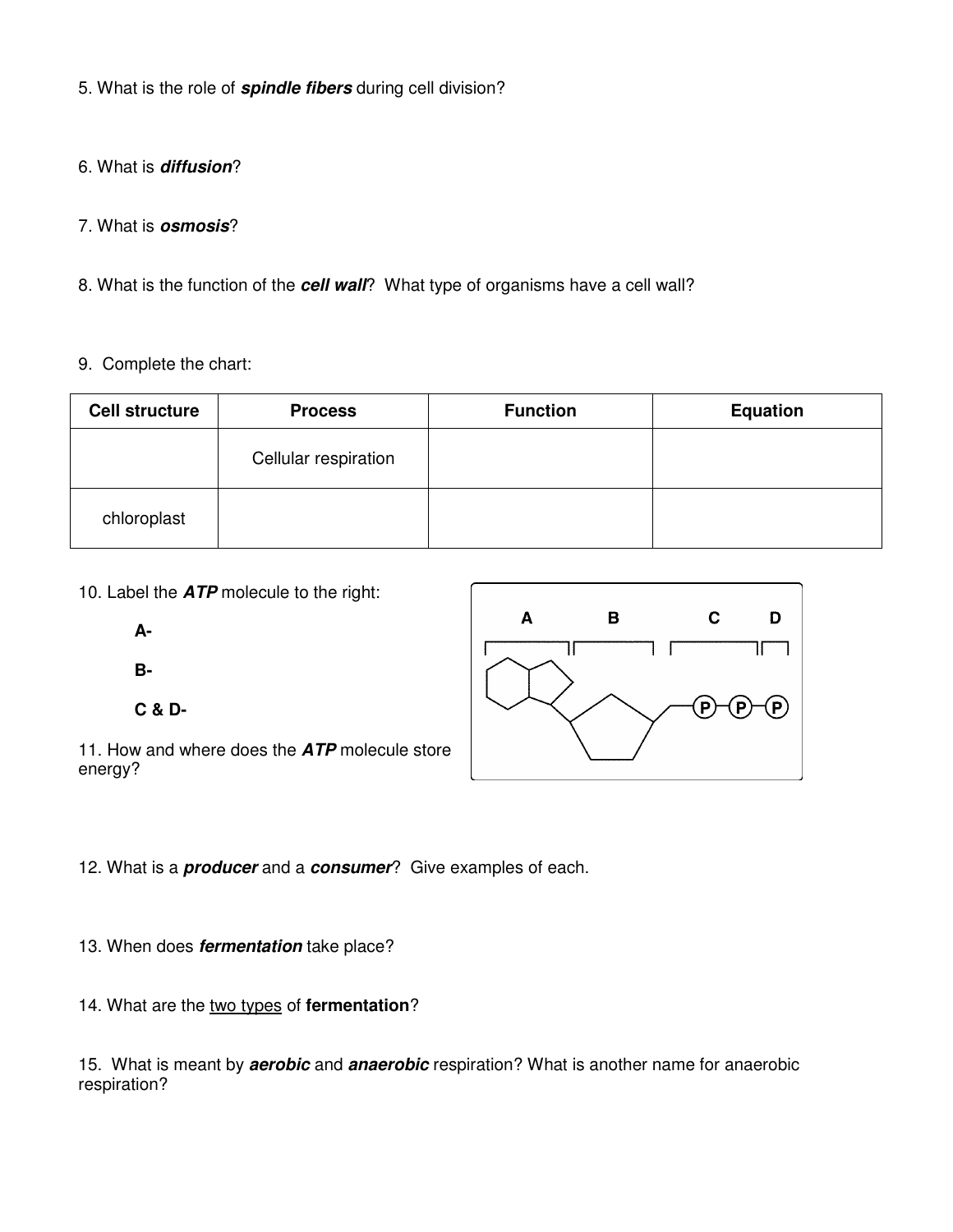16. What are two reasons why a cell divides when it gets bigger?

17. What is the difference between a **prokaryote** and a **eukaryote**? Give examples of each.

18. The **Cell Theory** applies to what kind of cells?

19. What is the **Cell Theory**? (List the three main points)

20. What is meant by **isotonic**, **hypotonic**, and **hypertonic**?

21. What factors affect the rate of **photosynthesis** (name three)

- 22. What cell **organelle** is responsible by making **proteins**?
- 23. What **organelle** is responsible for **packaging proteins**?
- 24. What is the name of the structure to the right?
	- a. What is the name of the structure "**A**"?
	- b. What is the name of structure "**B**"





**B-**

**C-**

**D-**